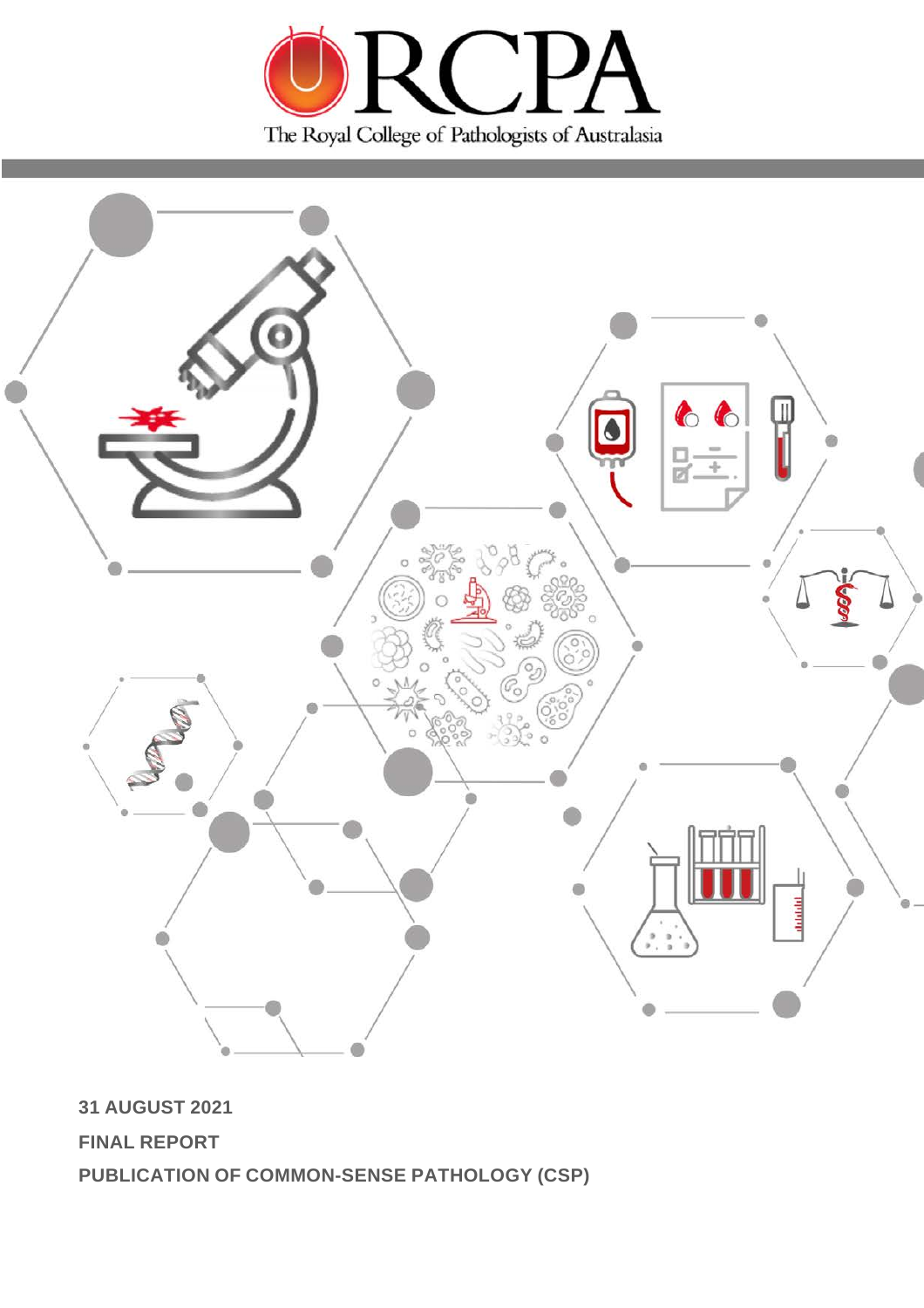

# Document Control

| Date      | Version           | <b>Status</b> | Action            | Responsible |
|-----------|-------------------|---------------|-------------------|-------------|
| 24 Aug 21 | V <sub>0.01</sub> | <b>Draft</b>  | For review by VW  | <b>VW</b>   |
| 30 Aug 21 | V1.0              | Final         |                   | <b>VW</b>   |
| 14 Oct 21 | V <sub>2.0</sub>  | Final         | With new Figure 4 | MH          |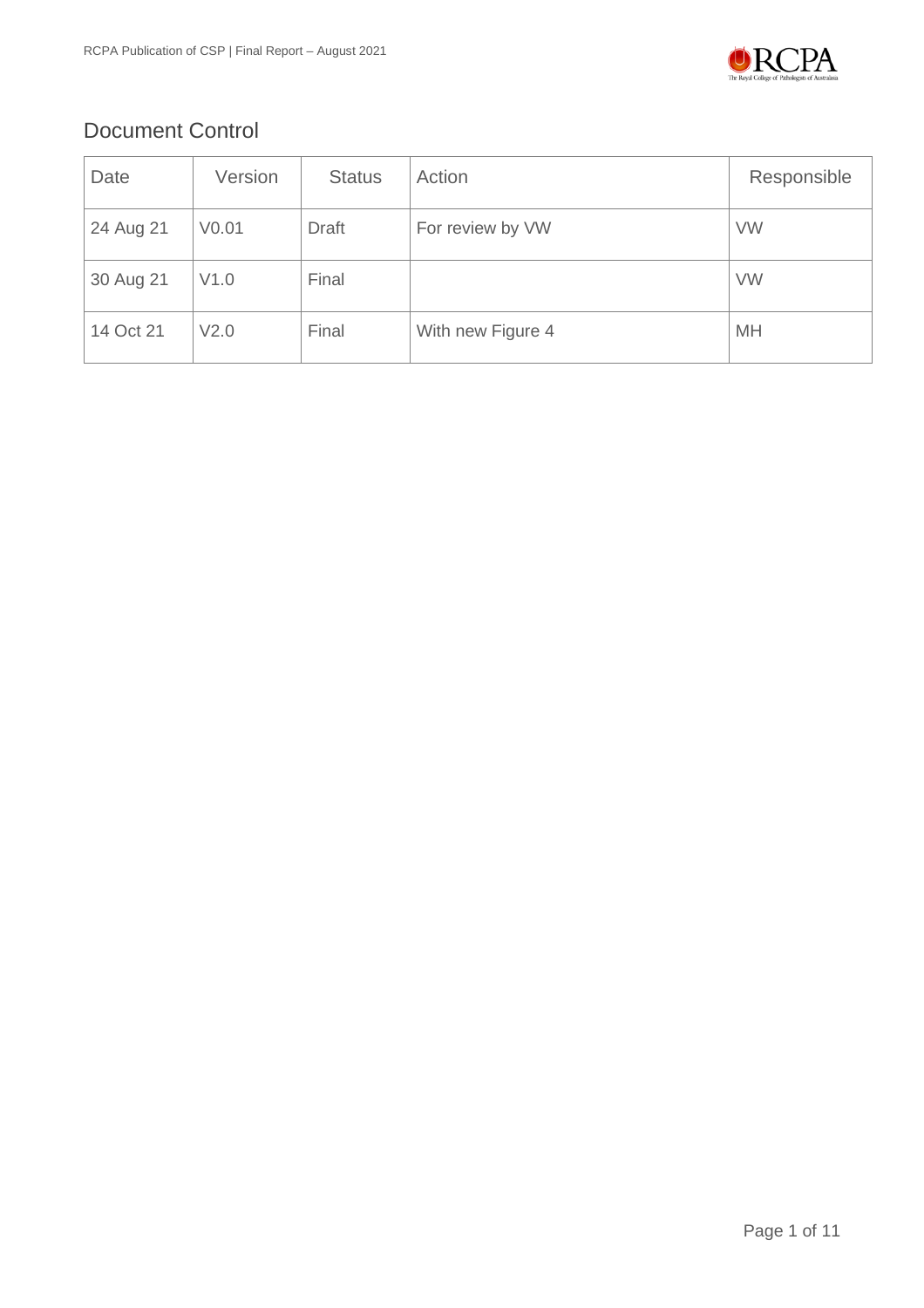# Contents

| 1. |     |  |  |  |  |
|----|-----|--|--|--|--|
| 2. |     |  |  |  |  |
| 3. |     |  |  |  |  |
|    | 3.1 |  |  |  |  |
| 4. |     |  |  |  |  |
| 5. |     |  |  |  |  |
|    | 5.1 |  |  |  |  |
|    | 5.2 |  |  |  |  |
|    | 5.3 |  |  |  |  |
| 6. |     |  |  |  |  |
|    |     |  |  |  |  |
| 7. |     |  |  |  |  |
|    | 7.1 |  |  |  |  |
|    | 7.2 |  |  |  |  |
| 8. |     |  |  |  |  |
| 9. |     |  |  |  |  |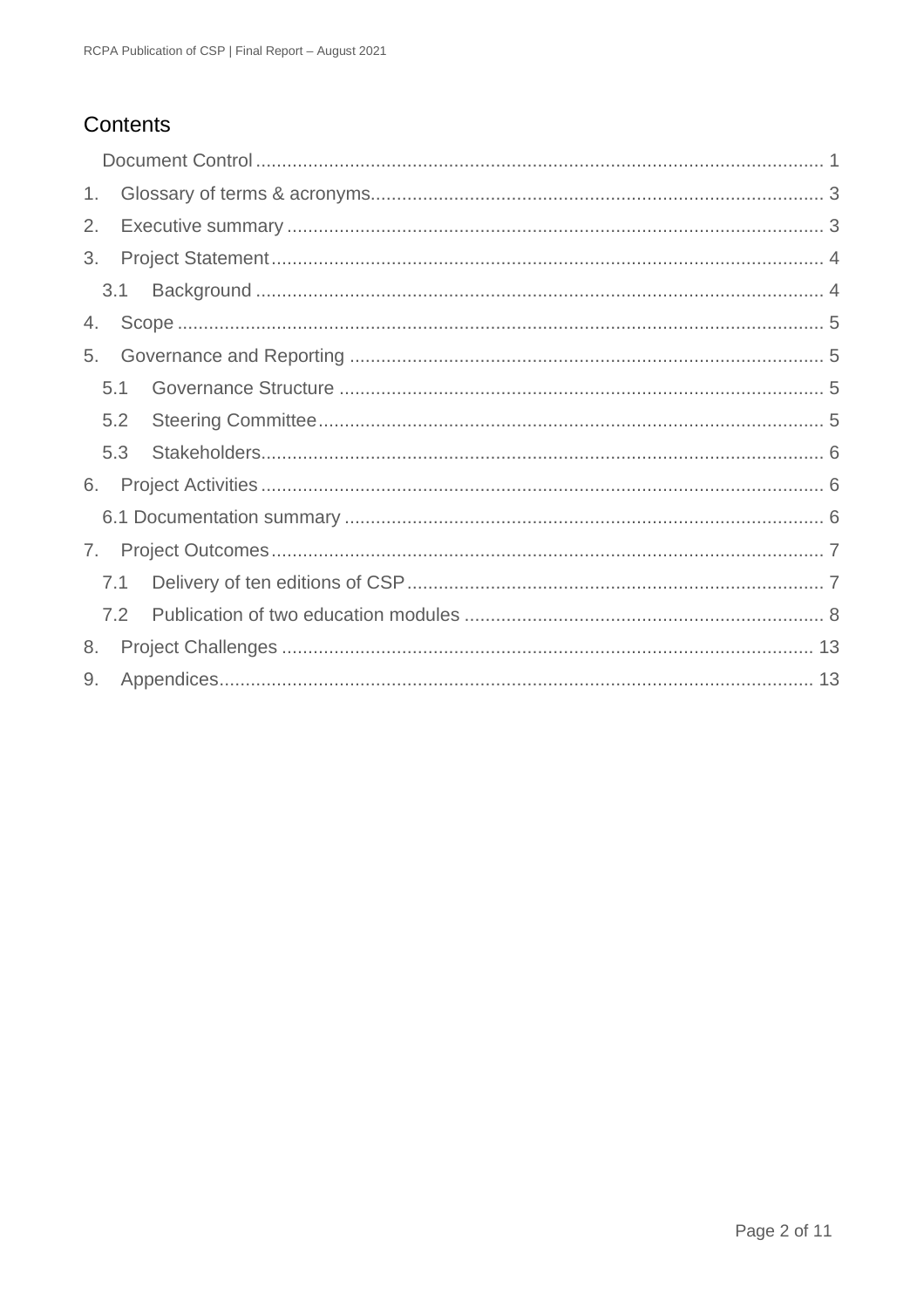# 1. Glossary of terms & acronyms

| Acronym        | <b>Detail</b>                                |
|----------------|----------------------------------------------|
| <b>ADG</b>     | <b>Australian Doctor Group</b>               |
| <b>CSP</b>     | <b>Common Sense Pathology</b>                |
| <b>CPD</b>     | <b>Continuing Professional Development</b>   |
| <b>DoH</b>     | Department of Health                         |
| <b>GP</b>      | <b>General Practitioner</b>                  |
| <b>HCP</b>     | <b>Health Care Practitioner</b>              |
| <b>MBS</b>     | <b>Medicare Benefits Schedule</b>            |
| <b>RCPA</b>    | Royal College of Pathologists of Australasia |
| <b>RCPAQAP</b> | <b>RCPA Quality Assurance Programs</b>       |

### 2. Executive summary

This is the Final report for the Common-Sense Pathology (CSP) 2018-2021 Project.

CSP 2018-2021 Project included the production of 10 editions of a colour supplement distributed with Australian Doctor magazine and electronically via the "How to Treat" website and e-newsletter and two education modules accredited by Royal Australian College of General Practitioners (RACGP) for Continuing Professional Development (CPD) purposes.

The Project completed the following activities :

- The Steering Committee developed the CSP topics and agreed these with the Department of Health in September 2018.
- Ten editions of CSP were produced and distributed with the Australian Doctor Magazine. Edition 7 on CODVID19 was produced in online format only and published on 10 May 2020.
- Education Module 1 and Education Module 2 are available on the Australian Doctor Group (ADG) "How to Treat" website under the CPD Modules and Webinars section. Each CSP Education Module uses content from 5 editions [Module 1 – editions 1-5, and Module 2 – editions 6-10] designed to support the upskilling of GPs. These education modules are accredited with the RACGP attracting Category 2 CPD points.

The Project encountered the following challenges;

• Aligning the CSP topics with the MBS Pathology Review was challenging in the early stages of the Project. This was resolved satisfactorily, and the CSP topics were agreed with the Department of Health.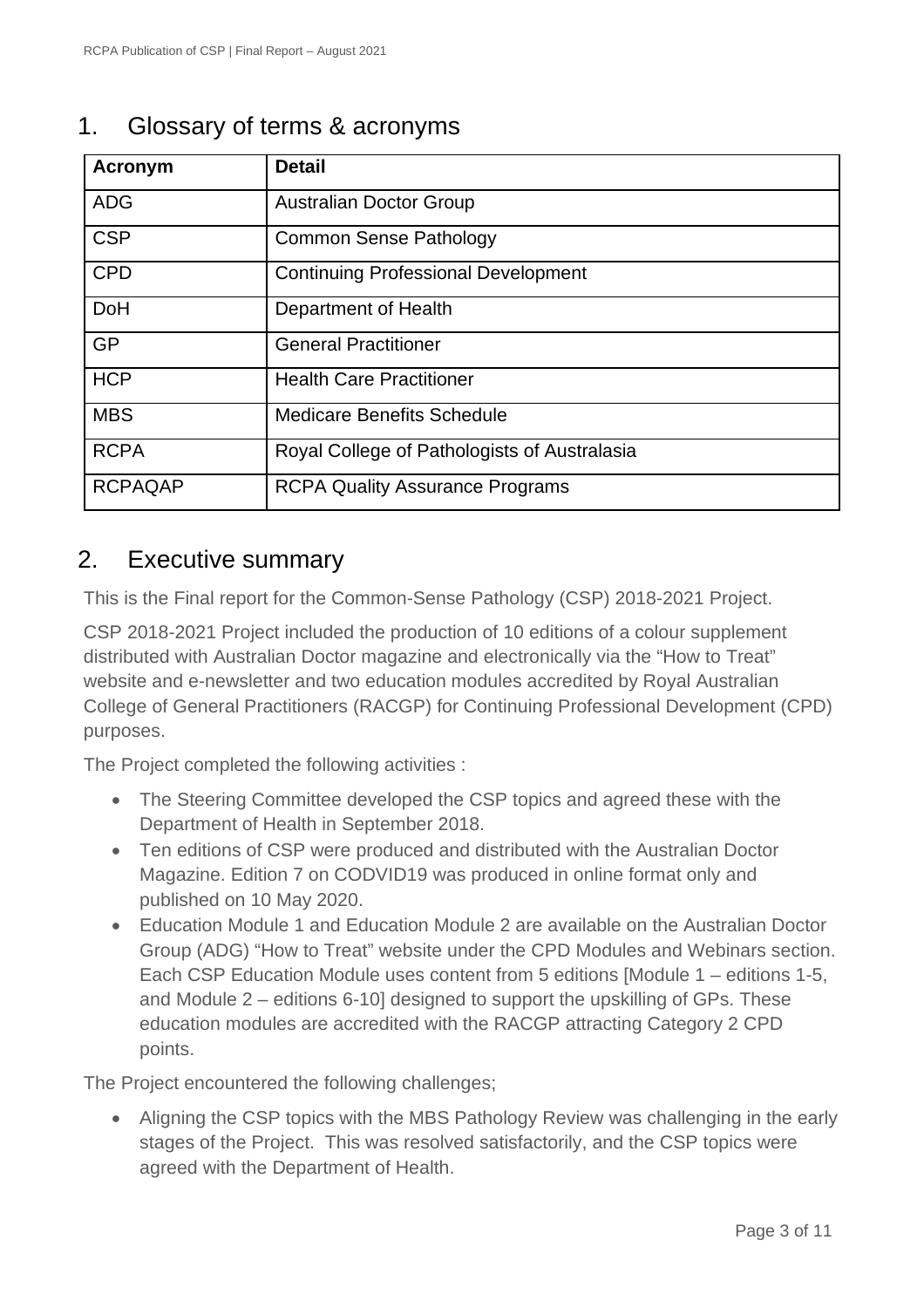- The edition on Recurrent Infection, initially planned as Edition 5 was delayed due to a leave of absence by the Author and was replaced with Abnormal liver function tests.
- The COVID19 pandemic, lead to numerous requests for the RCPA to produce an edition to assist GPs in their approach to treating patients. In consultation with the Steering Committee and the Department it was agreed to replace the already delayed edition on Recurrent Infection with an edition on COVID19. This edition is online only for two reasons: 1) a print version would have missed the opportunity to have the edition ready within the required timeframe and 2) the nature of the topic and the rapidly changing environment meant an online version ensured the content was as current as possible, and last-minute changes were more easily incorporated.

The Final report outlines, in more detail, how the Project delivered the contracted deliverables.

# 3. Project Statement

#### 3.1 Background

The production of CSP is supported by funding from the Australian Government Department of Health and produced by the College, almost continuously since 1987.

The 2018 – 2021 publication of CSP included – a colour supplement, ten editions distributed with Australian Doctor magazine, electronically via the "How to Treat" website and e-newsletter, and two education modules accredited by RACGP for CPD purposes. The CSP topics focused on the Medicare Benefits Schedule (MBS) Review of pathology related tests.

CSP is written primarily for General Practitioners (GPs) providing education about quality use of pathology, using practical case scenarios with clear and concise information that is useful and as an important aid in determining which pathology tests are most appropriate for the diagnosis and management of different illnesses. Providing education aims to prevent unnecessary testing, which is both invasive to patients and costly to the community. Also, it assists in providing GPs with up-to-date information on the most appropriate pathology test to request, thereby reducing potential misdiagnoses through omitting to request an important pathology test. CSP provides appropriate pathology requesting information to GPs and has proven to be a highly effective tool for imparting information about pathology tests to doctors across the country.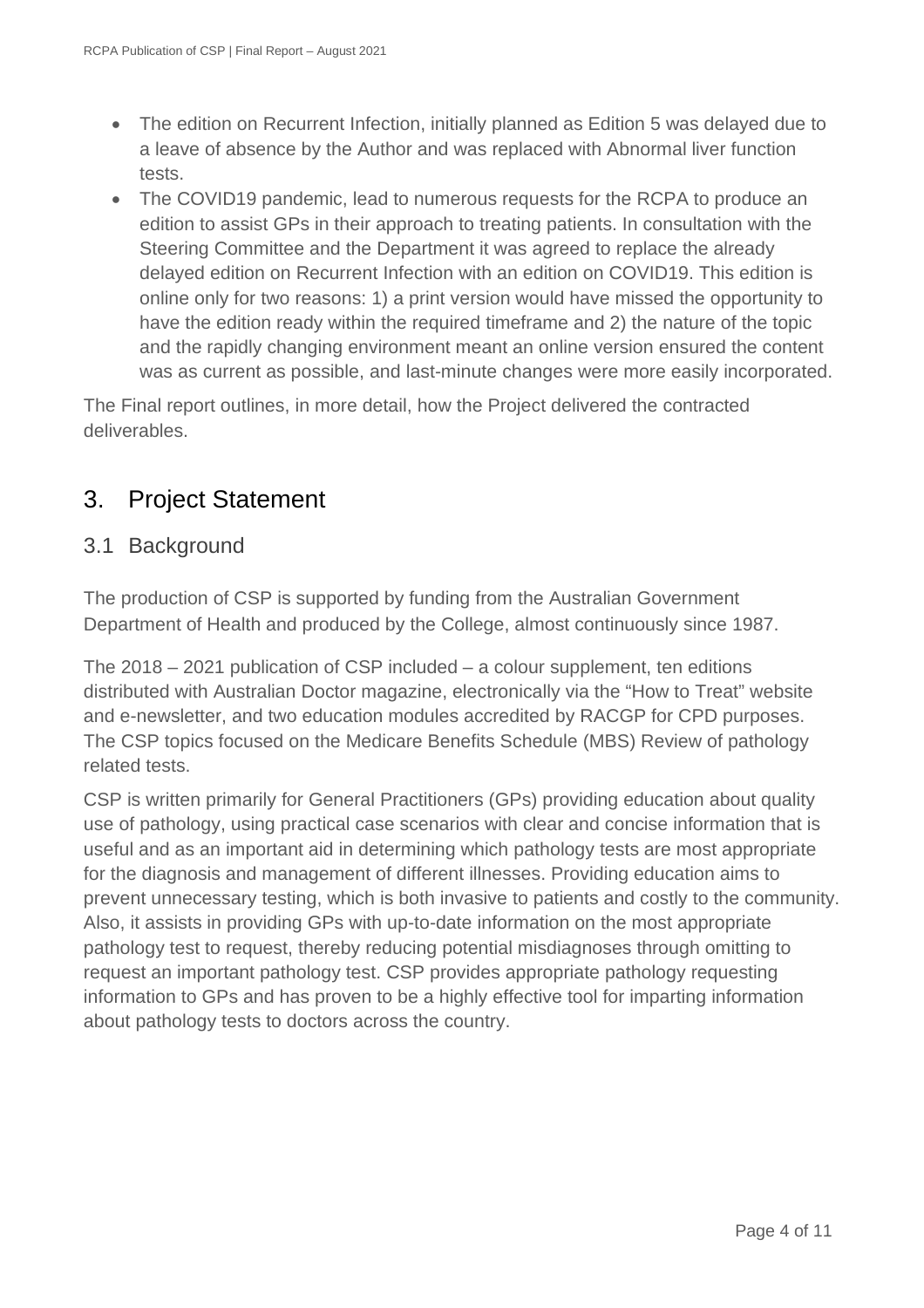# 4. Scope

The purpose of publishing this series of CSP was to continue educating GPs and other practitioners about the quality requesting of pathology tests by using practical case-based scenarios with clear and concise information that assists in determining which pathology tests are needed for different clinical conditions. Also, it supports GPs with up-to-date information on the most appropriate pathology test to request.

# 5. Governance and Reporting

# 5.1 Governance Structure



# 5.2 Steering Committee

The Steering Committee is responsible for co-ordination and oversight of the Project.

Steering Committee Members:

Helen Freeborn DCEO, RCPA

Vanessa White Manager, PMO RCPA

Jo Hartley Editor, ADG

Dr Steve Flecknoe-Brown Editor, RCPA

Dr Karley Heyworth GP Editor, ADG

Hannah Donovan, ADG

Karissa Kuguru, ADG

Marion Higginson, RCPA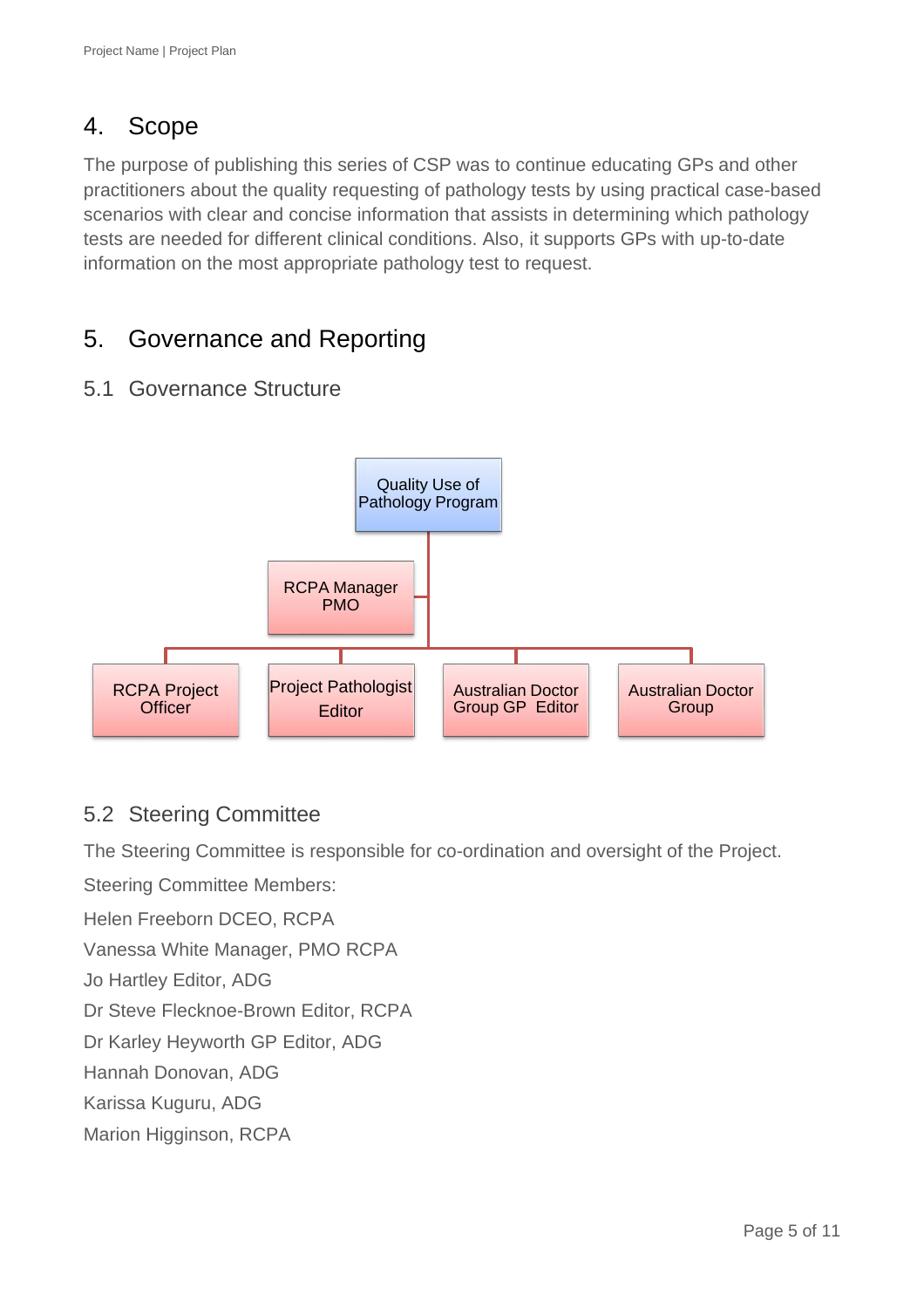#### 5.3 Stakeholders

**GPs, other medical practitioners, and medical students**: all of whom have the opportunity for enhanced education and improved medical practice by reading CSP.

**Patients**: who can avoid unnecessary tests and benefit from worthwhile tests as GPs become familiar with the guidelines provided in CSP.

**Pathologists**: who find CSP a useful tool to refer GP queries to.

**The community**: which will benefit from enhanced quality of pathology referring practices through cost savings.

# 6. Project Activities

There were two key elements to the Project approach;

- 1. Coordinate the development, publication, and delivery of ten editions of CSP as follows:
	- a. Print format ten editions of CSP to appear as a colour supplement in Australian Doctor magazine in line with the quarterly publication periods of March, June, September, and December 2018-2021.
	- b. Electronic format publish CSP supplements aimed at GP's and other Health Care Professionals (HCPs) on the "How to Treat" website [www.howtotreat.com.au](http://www.howtotreat.com.au/) and the [RCPA](https://www.rcpa.edu.au/Library/Publications/Common-Sense-Pathology) [website.](https://www.rcpa.edu.au/Library/Publications/Common-Sense-Pathology) A "Pathology" category has been created on the "How to Treat" website for the pathology content created within the ten editions of the CSP supplements.
	- c. E-newsletter distribute CSP supplements via E-Newsletter to GPs and HCPs, including medical students.
- 2. Develop and publish two education modules on the "How to Treat" website and promote the modules to support the upskilling of GPs and HCPs. Each module uses content from five editions of CSP [Module 1 – editions 1-5, and Module 2 – editions 6-10] to create an article and a series of multiple-choice questions. These modules attract Category 2 CPD points and are accredited with the RACGP.

#### 6.1 Documentation summary

Edition 1 "Making sense of antibodies" by Dr Daman Langguth and Daniel Schuster - December 2018

Edition 2 "Investigating fatigue" by Prof Andrew R Lloyd - March 2019

Edition 3 "Abnormal full blood count in the asymptomatic patients" by Dr Yasmin Harvey – June 2019

Edition 4 "Investigation of common thyroid problems" by Dr Annabelle Warren and Prof Duncan Topliss – September 2019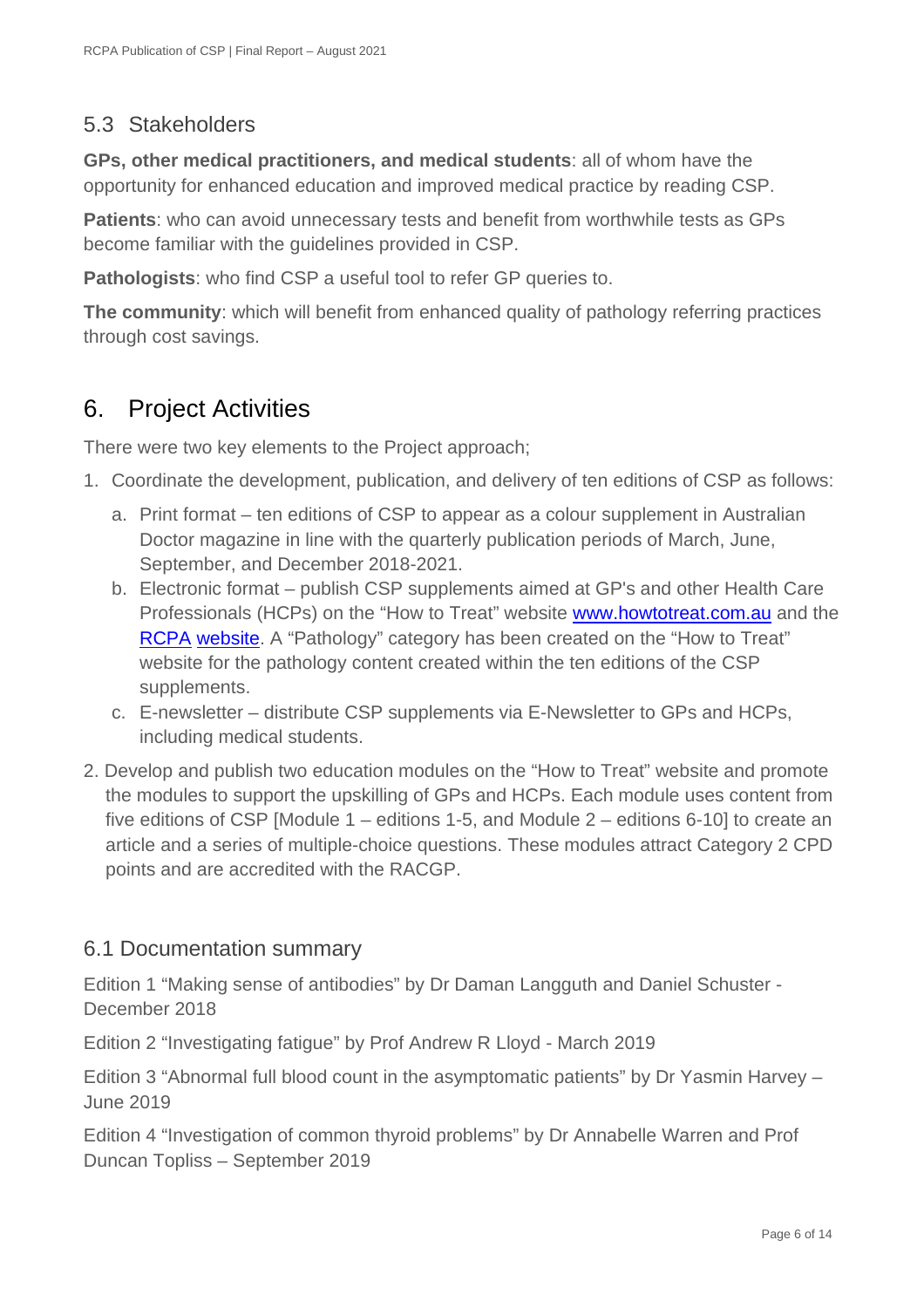Edition 5 – "Interpreting liver function tests" by Dr Melissa Gillett and Dr Rebecca Brereton

Edition 6 – "Investigations of secondary amenorrhea" by Dr Cherie Chiang and Dr Andra Desra

Edition 7 – "Common sense testing of COVID19" by RCPA and ADG

Edition 8 – "Tumour marker testing – a cautious approach" by Dr Jared Millican, Dr Stephen Li and Dr Mark Wong

Edition 9 – "Genetic Testing" by Dr Melody Caramins

Edition 10 – "Molecular diagnostics: the usefulness and pitfalls of PCR testing" by Dr Jenny Robson and Dr Evan Bursle

RCPA Campaign Report Number 11 and RCPA Website download report can be found in Appendix B.

### 7. Project Outcomes

#### 7.1 Delivery of ten editions of CSP

Ten editions of CSP were produced and distributed with the Australian Doctor Magazine, in print and online. Edition 7 on CODVID19 was produced in online format only.

Nine of these editions exceeded the ADG average content campaign page view average of 750 with 2,264 average CSP content page views. The RCPA content rated 202% above the ADG content per page view average.

The geographical breakdown of the print distribution of CSP across Australia was 80% metropolitan based GPs and 20% rural based GPs. The split across states and territories was:

| <b>State</b> | Distribution % by State |
|--------------|-------------------------|
| <b>ACT</b>   | 2%                      |
| <b>NSW</b>   | 33%                     |
| <b>VIC</b>   | 27%                     |
| <b>SA</b>    | 7%                      |
| <b>WA</b>    | 11%                     |
| <b>TAS</b>   | 2%                      |
| <b>NT</b>    | 1%                      |
|              | 18%                     |

Online total content page views were 22,641 with an average time of 4.25 minutes spent on a page and 3.78 % newsletter click through rate which is better than the ADG average of 3.1% click through rate for content.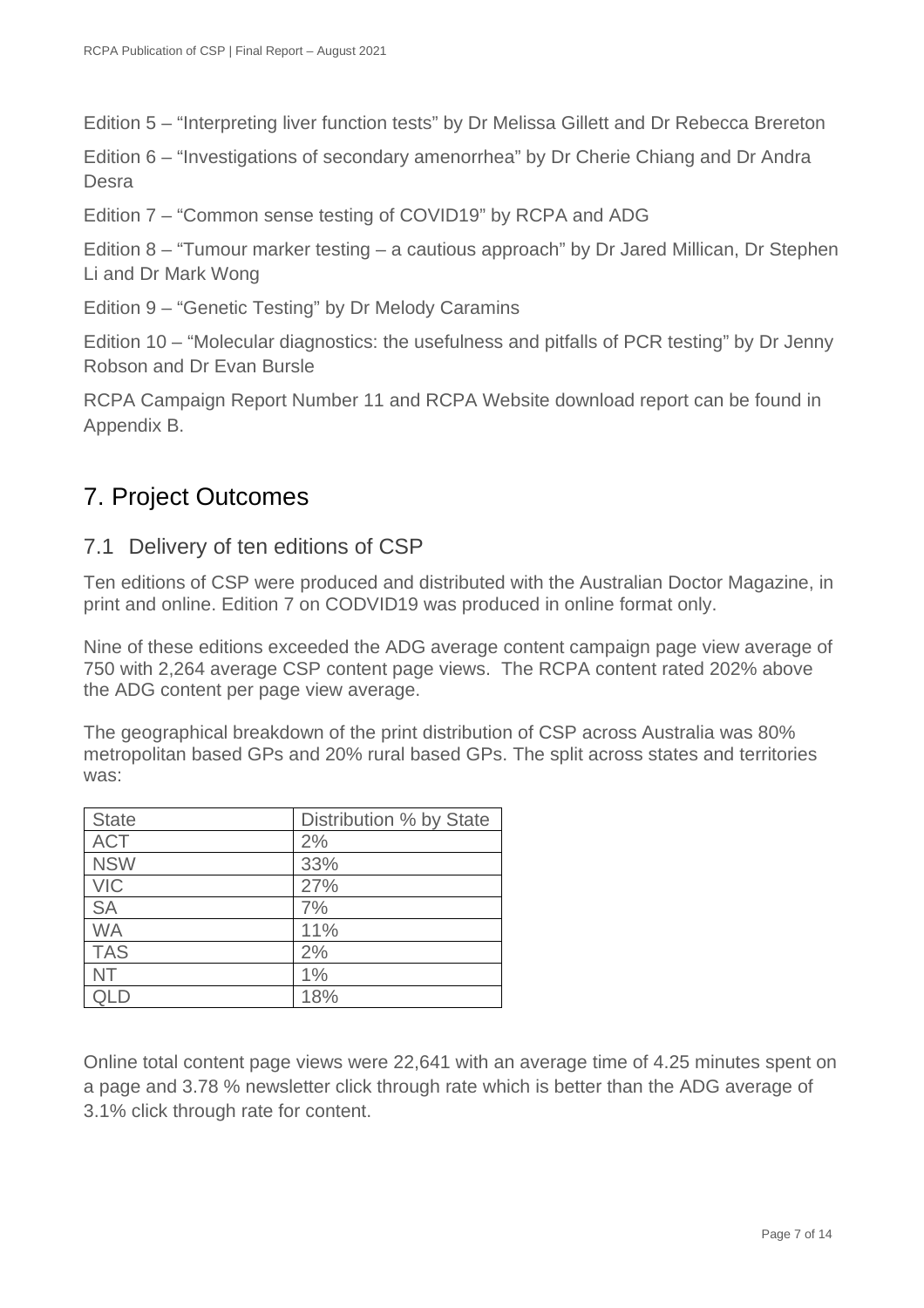| <b>ADG Edition sent to GPs</b>         | "How to Treat" e-newsletter<br>website pageviews | <b>RCPA website file</b><br>downloads |
|----------------------------------------|--------------------------------------------------|---------------------------------------|
| Edition 1 sent to 18,652<br><b>GPs</b> | 1140                                             | 2089                                  |
| Edition 2 sent to 19,335<br><b>GPs</b> | 1607                                             | 2449                                  |
| Edition 3 sent to 20,905<br><b>GPs</b> | 2619                                             | 6249                                  |
| Edition 4 sent to 17,749<br><b>GPs</b> | 4462                                             | 2806                                  |
| Edition 5 sent to 19,043<br><b>GPs</b> | 5455                                             | 3618                                  |
| Edition 6 sent to 17,500<br><b>GPs</b> | 1346                                             | 2847                                  |
| Edition 7 online version<br>only       | 2885                                             | 816                                   |
| Edition 8 sent to 17,228<br><b>GPs</b> | 1589                                             | 559                                   |
| Edition 9 sent to 17,250<br><b>GPs</b> | 1001                                             | 304                                   |
| Edition 10 sent to 16,991<br>GPs       | 537                                              | 325                                   |

*Refer to the RCPA Campaign Report 11 and RCPA Website download report in the appendix.*

#### 7.2 Publication of two education modules

**Online Education Module 1** "Common Sense Pathology – a case-based approach for general practice" was launched on 11 May 2020 with content based on the first 5 editions.

Edition 1 "Making sense of antibodies" by Dr Daman Langguth and Daniel Schuster - December 2018

Edition 2 "Investigating fatigue" by Prof Andrew R Lloyd - March 2019

Edition 3 "Abnormal full blood count in the asymptomatic patients" by Dr Yasmin Harvey – June 2019

Edition 4 "Investigation of common thyroid problems" by Dr Annabelle Warren and Prof Duncan Topliss – September 2019

Edition 5 – "Interpreting liver function tests" by Dr Melissa Gillett and Dr Rebecca Brereton – March 2020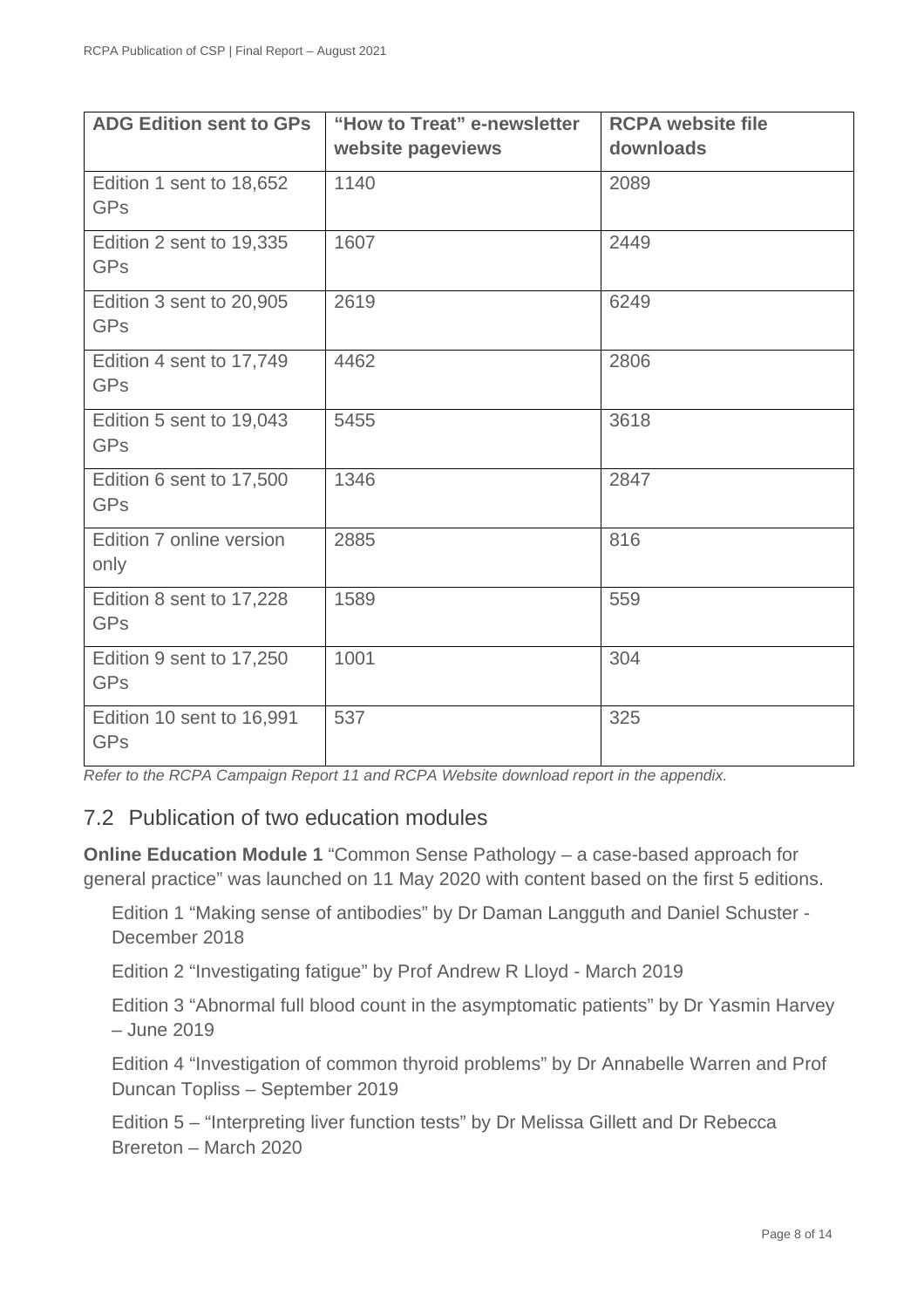Education Module 1 had 893 online engagements and 420 online module completions, with a completion rate of 47%. The GP locality breakdown showed that 70% were urban/city based, 26% rural/remote and 4% hospital-based. This RCPA education content outperformed ratings of other ADG education content by 47% for engagement and 18% for completion rates.

The behavioural shift from undertaking Education Module 1 was significant. GPs improved their understanding of which pathology tests are most appropriate for the diagnosis and management of different illnesses, refer to Figure 1. GPs improved their confidence in assessing and appropriately investigating illness via requesting the most appropriate pathology test, refer to Figure 2.



# **ONLINE MODULE: Behavioural Analysis**

Figure 1: Online Module 1 Behavioural Analysis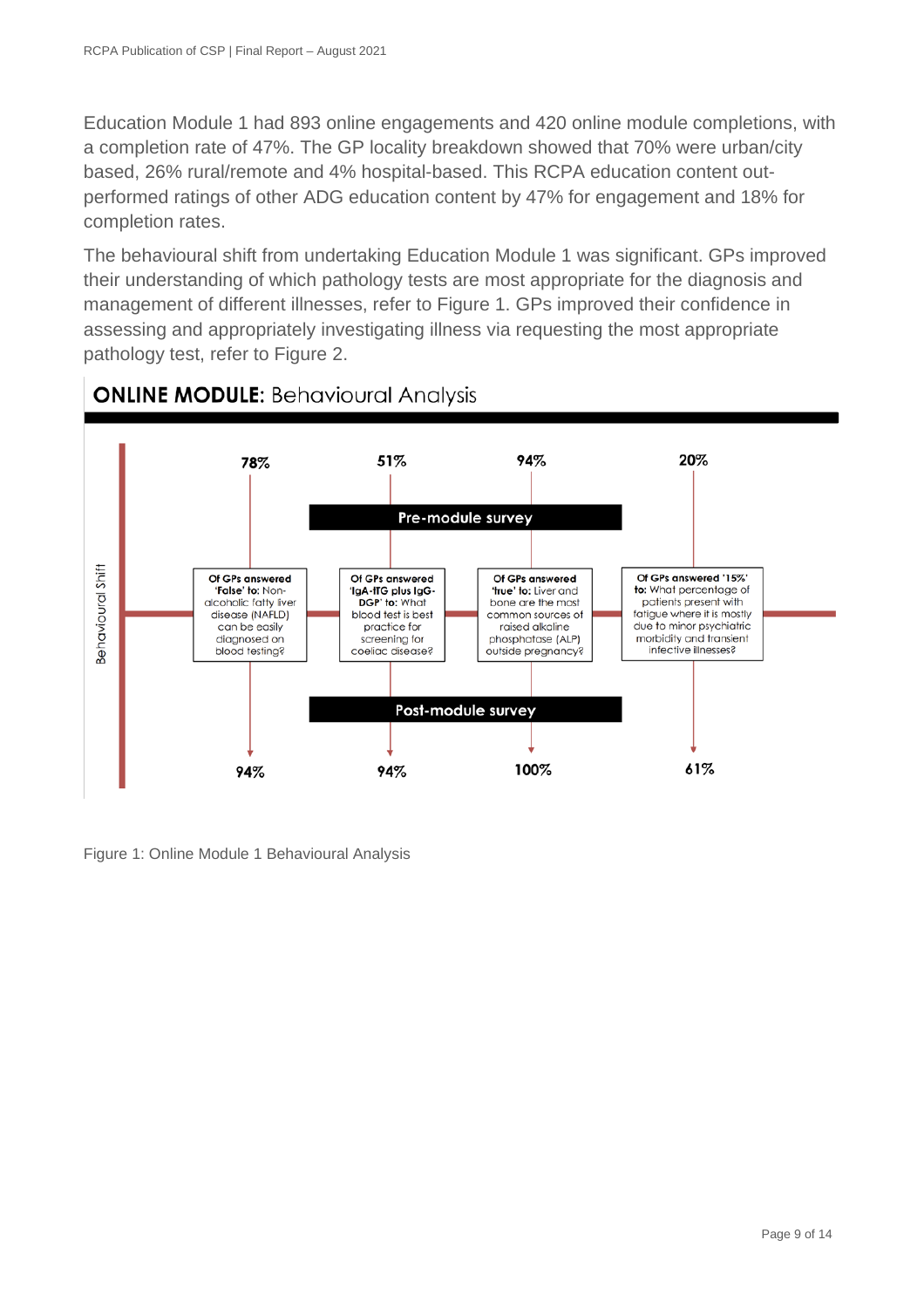

Figure 2: Online Module 1 Behavioural Analysis

GP feedback from Education Module 1 showed that 99% had their education needs meet either entirely 55% or partially 44% while 100% of GPs stated that the module was relevant to their practice either 89% entirely or 11% partially.

**Online Education Module 2** "Choosing and interpreting pathology testing in general practice" launched on 9 June 2021 with content based on the last set of 5 editions of CSP.

Edition 6 – "Investigations of secondary amenorrhea" by Dr Cherie Chiang and Dr Andra **Desra** 

Edition 7 – "Common sense testing of COVID19" by RCPA and ADG

Edition 8 – "Tumour marker testing – a cautious approach" by Dr Jared Millican, Dr Stephen Li and Dr Mark Wong

Edition 9 – "Genetic Testing" by Dr Melody Caramins

Edition 10 – "Molecular diagnostics: the usefulness and pitfalls of PCR testing" by Dr Jenny Robson and Dr Evan Bursle

Education Module 2 had 259 online engagements and 90 online module completions, with a completion rate of 35%. The GP locality breakdown showed that 63% were urban/city based, 26% rural/remote and 11% hospital-based.

The behavioural shift from undertaking Education Module 2 was significant. GPs improved their understanding of which pathology tests are most appropriate for the diagnosis and management of different illnesses, refer to Figure 3. GPs improved their confidence in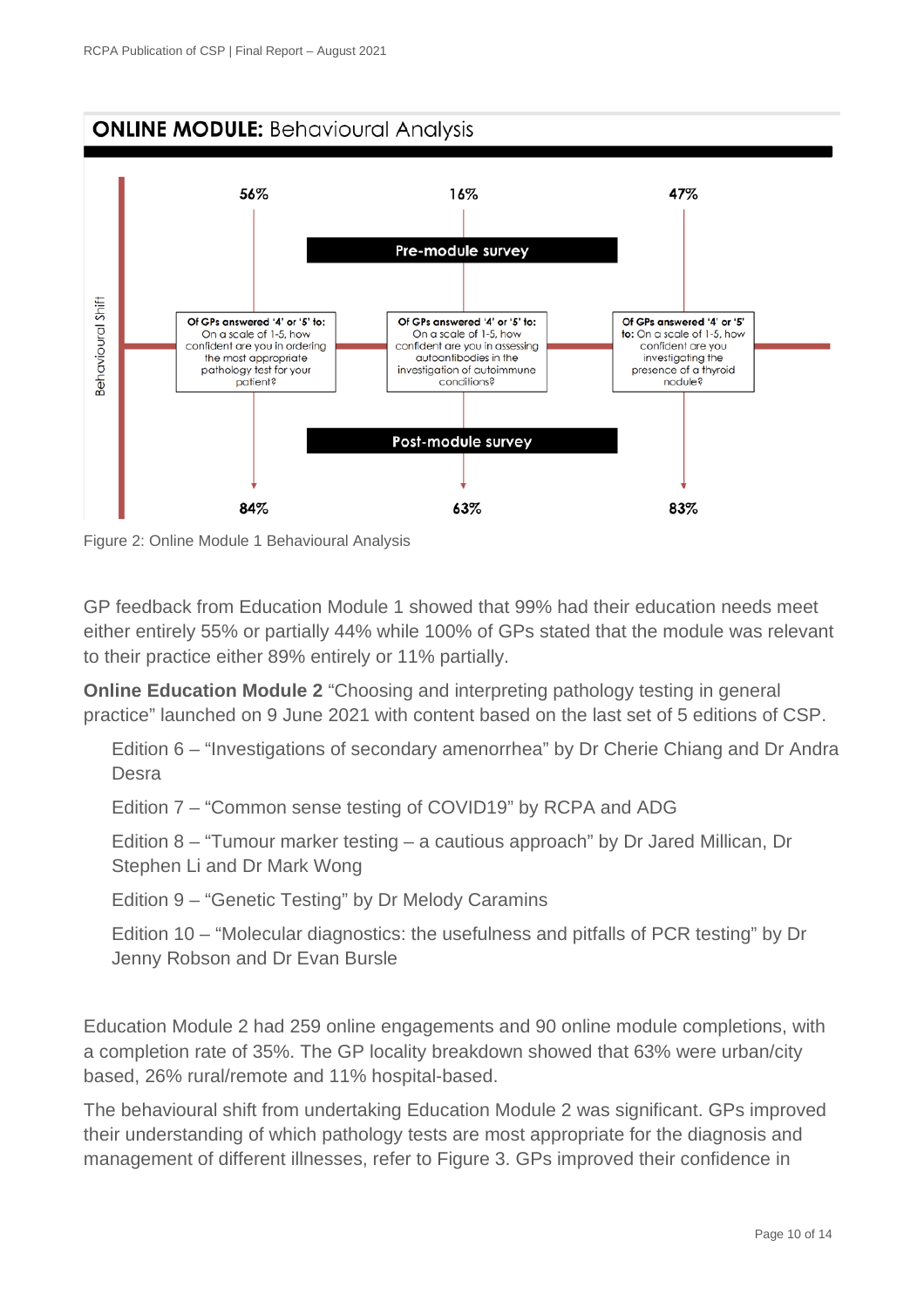assessing and appropriately investigating illness via requesting the most appropriate pathology test, refer to Figure 4.



**ONLINE MODULE: Behavioural Analysis** 

Figure 3: Online Module 2 Behavioural Analysis



Figure 4: Online Module 2 Behavioural Analysis

GP feedback from Education Module 2 showed that 99% had their education needs meet either entirely 81% or partially 18% while 100% of GPs stated that the module was relevant to their practice either 90% entirely or 10% partially.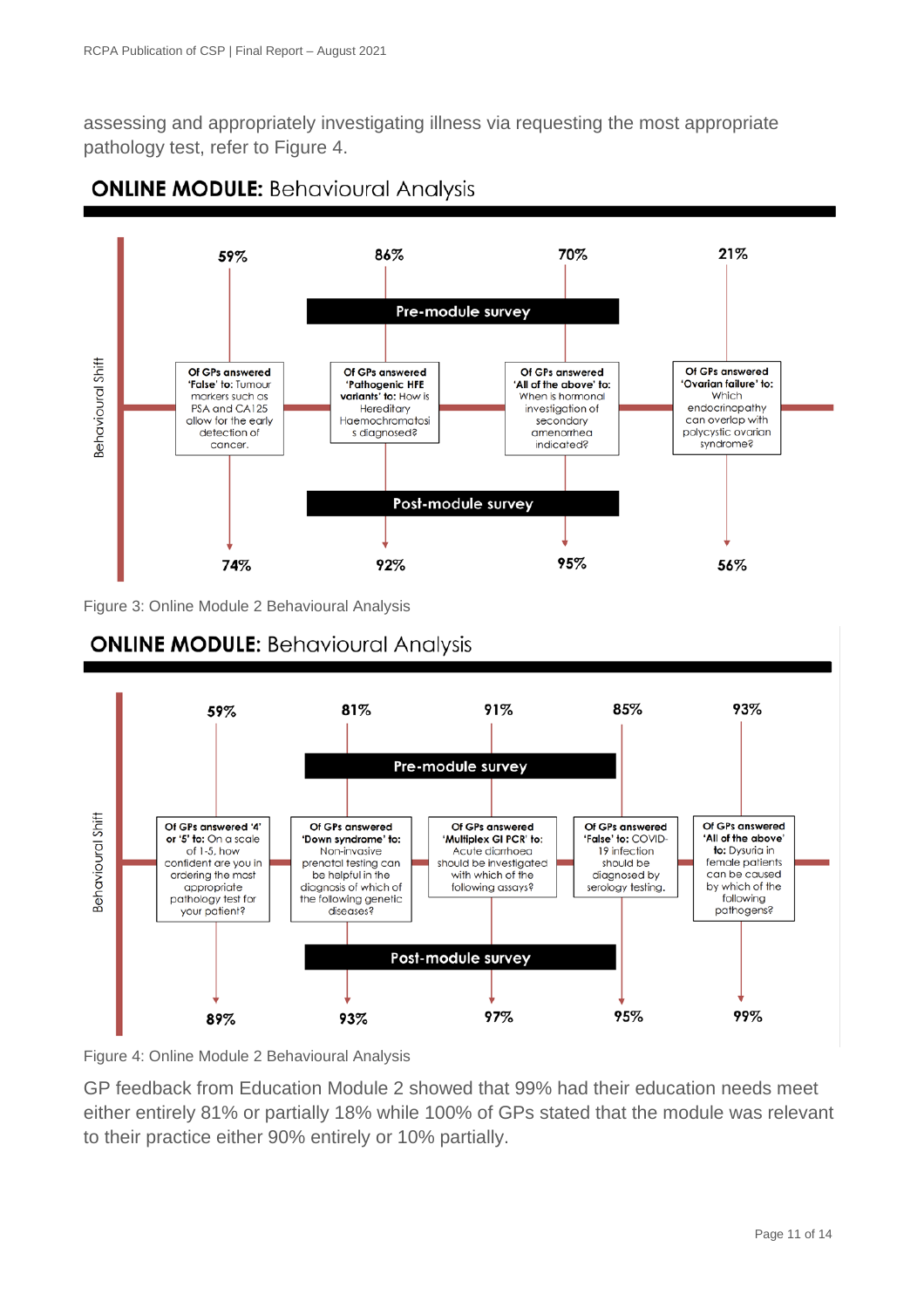The Education modules were relevant to the GPs practice, survey outcomes demonstrated significant changes in GPs understanding and their ability to request the most appropriate pathology test for assessing and appropriately investigating illness.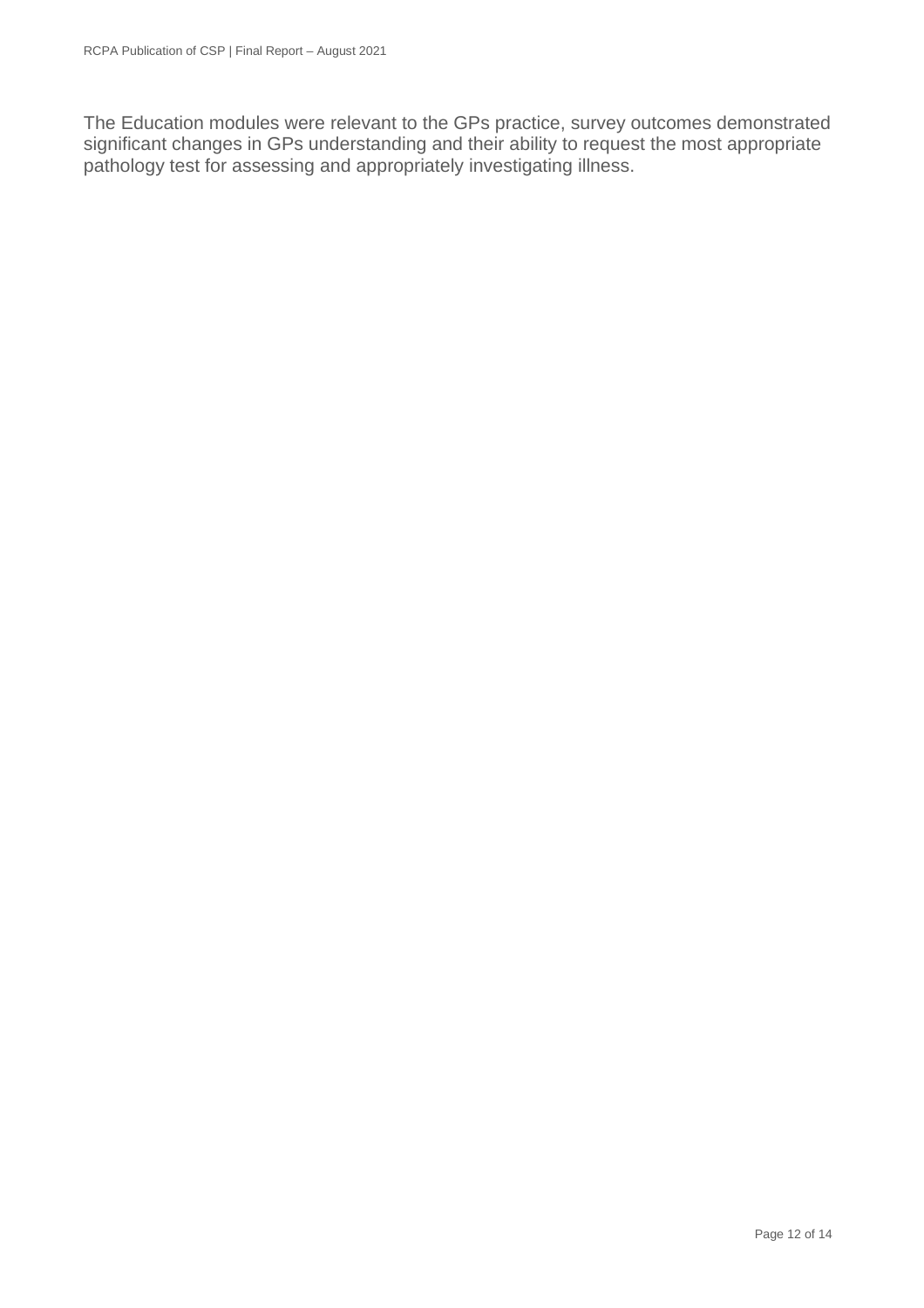# 8. Project Challenges

Responding to COVID19 pandemic related requests from GPs for information on how to treat patients was a challenge. Deciding to produce an online-only COVID19 edition ensured that the content was as current as possible, and last-minute changes were easily incorporated. Members of the RCPA Microbiology Advisory Committee were also requested to help and provide feedback on the edition during a period of high demand for their services.

Aligning the topics with the MBS Pathology Review was initially challenging as, at the time of proposing the topics, the MBS Pathology Review recommendations had not yet been finalised. The negotiations and content of the MBS Review were confidential. The Project Team was not involved in these discussions. To address this issue the proposed list of topics was circulated to the Chairs of the RCPA discipline-specific committees engaged in the MBS Pathology Review requesting input to identify whether the proposed topics had possible alignment with the MBS Pathology Review recommendations. Responses from the Chairs confirmed that every topic proposed had a possible alignment, and the Project subsequently agreed the topics with the Department of Health.

### 9. Appendices

A PDF copy of each edition published to date can be found in Appendix A.

Edition 1 "Making sense of antibodies" by Dr Daman Langguth and Daniel Schuster - December 2018

Edition 2 "Investigating fatigue" by Prof Andrew R Lloyd - March 2019

Edition 3 "Abnormal full blood count in the asymptomatic patients" by Dr Yasmin Harvey – June 2019

Edition 4 "Investigation of common thyroid problems" by Dr Annabelle Warren and Prof Duncan Topliss – September 2019

Edition 5 – "Interpreting liver function tests" by Dr Melissa Gillett and Dr Rebecca Brereton – March 2020

Edition 6 – "Investigations of secondary amenorrhea" by Dr Cherie Chiang and Dr Andra Desra - April 2020

Edition 7 – "Common sense testing of COVID19" by RCPA and ADG - May 2020

Edition 8 – "Tumour marker testing – a cautious approach" by Dr Jared Millican, Dr Stephen Li and Dr Mark Wong – September 2020

Edition 9 – "Genetic Testing" by Dr Melody Caramins – December 2020

Edition 10 – "Molecular diagnostics: the usefulness and pitfalls of PCR testing" by Dr Jenny Robson and Dr Evan Bursle – March 2021